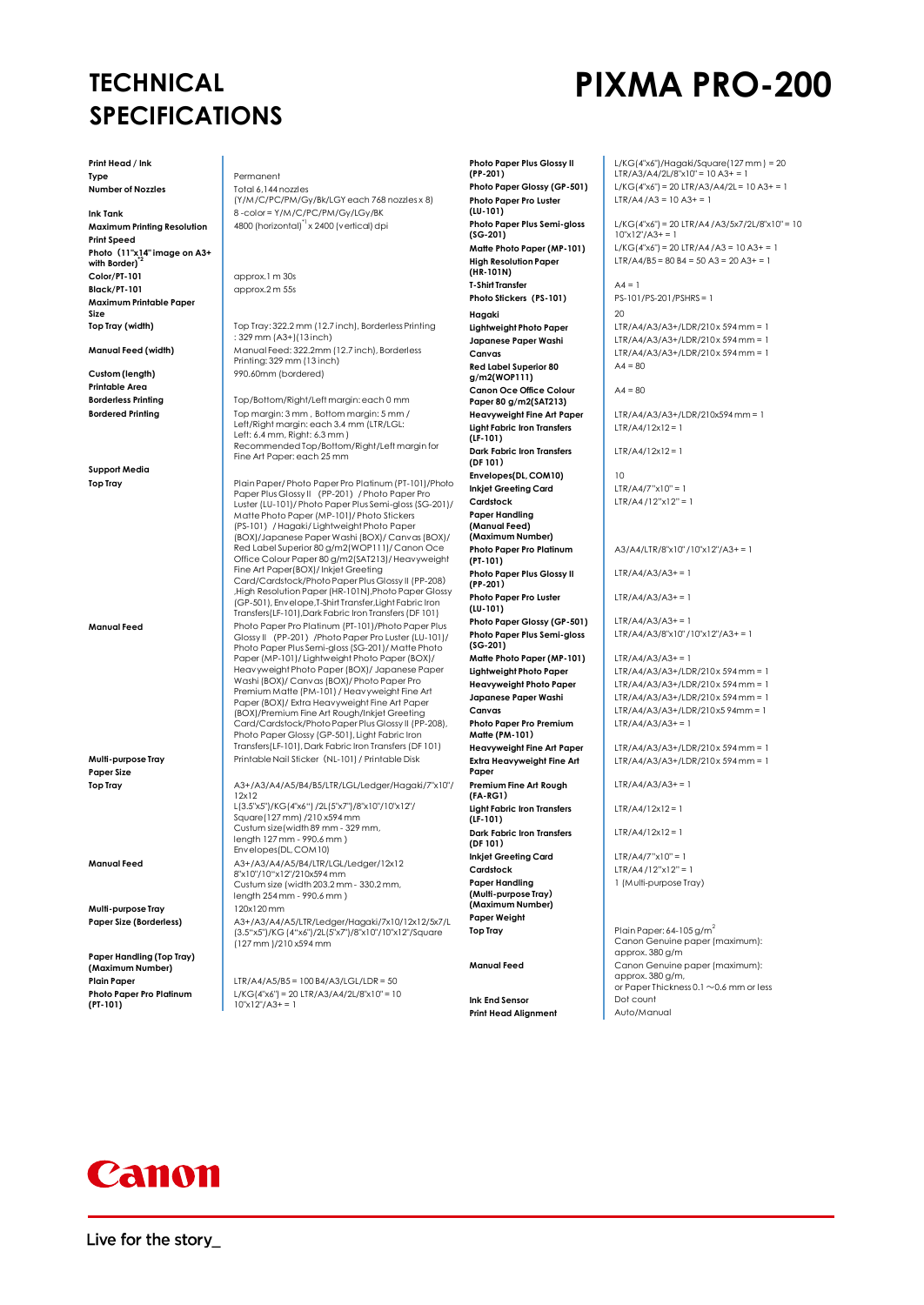### **TECHNICAL SPECIFICATIONS**

## **PIXMA PRO-200**

**N/W Wired LAN**

**Wireless LAN**

**Frequency Band** 2.4GHz / 5GHz

**Direct connection (Wireless LAN)**

**PRINTING SOLUTIONS Canon PRINT Inkjet/SELPHY (for iOS/Android)** Layout<br>1-up(bordered/borderles<sup>\*4</sup>)

1-up(bordered only) **AirPrint** Available **Layout**

**Print Quality<sup>\*5</sup> Draft/Standard/High Mopria<sup>\*6</sup> Available Layout**

**Print Quality<sup>\*5</sup>** Draft/Standard/High **Canon Print Service (for Android) Windows 10 Mobile Available PIXMA Cloud Link From smartphone or tablet** Available **Camera Direct Spec.**

**Connecting type Layout \*8 1-up(borderless<sup>\*4</sup>)** Available<br> **1-up(bordered<sup>\*9</sup>)** Available **1-up(bordered<sup>\*9</sup>)** Available<br> **Photo Index** Available **Photo Index Print with shooting information Available 20-up print with shooting information 35-up contact print** Available **Disc Label Available File number & date print** Available

**Protocol** SNMP/ HTTP/TCP/IP(IPv4/IPv6)

**Network Type IEEE 802.3 10base-T** IEEE 802.3u 100base-TX **Data Rate** 10Mbps/100Mbps( Auto switching) **Security** IEEE 802.1x(EAP-TLS/EAP-TTLS/PEAP)

**Network Type** IEEE802.11n/IEEE802.11g/IEEE802.11b IEEE802.11a **Channel\*3** 2.4GHz: 1-13(US": 1-11) 5GHz: W52 /W53 /W56 /W58 \*Infrastructure mode and direct mode cannot be used simultaneously in the 5 GHz band. \*Direct mode cannot use the 5 GHz band. **Range Range Indoor 50 m**  $\frac{1}{2}$  **Indoor 50 m**  $\frac{1}{2}$  **Range Range Indoor 50 m**  $\frac{1}{2}$  **Range Independs on the transmission speed** and conditions **Security** WEP (64/128bit) WPA-PSK(TKIP/AES) WPA2-PSK(TKIP/AES)

Available

Available

**1-up(bordered/borderles\*4)** A4,Letter,A3,A3+,11"x17", Ledger,L,KG(4"x6"), 2L(5"x7"), Square (127"x127"), 7"x10",8"x10", Hagaki<br>B5,A5,Legal,B4

**1-up(bordered/borderles\*4)** A4,Letter,A3,A3+,11"x17",Ledger,L,KG(4"x6"),2L(5"x7"), Square(127"x127"), 7"x10",8"x10",10"x12", 12"x 12",210x594, Hagaki **1-up(bordered only)** B5,A5,Legal,B4,Envelopes(DL, COM10), Disk, Custom paper size

**1-up (bordered/borderles\*4)** A4,Letter,A3,A3+,11"x17",Ledger,L,KG(4"x6"),2L(5"x7"), Square (127"x127") ,7"x10",8"x10",10" x 12" (10x 12)<br>,12x 12,210x594, Hagaki **1-up(bordered only)** B5,A5, Legal, B4, Envelopes(DL, COM10), Disk, Custom paper size Available

Available

**Mopria\*6** Available

**Media size** LTR/A4/L/2L(5"x7")/KG (4"x6"/8"x10"/10"x12"/A3/A3+ /Square (127"x127")/Hagaki **Compatible Digital Camera** "PictBridge" compliant digital cameras, camcorders and camera phones **File Format JPEG** (Exif ver2.2/2.21/2.3 compliant)<sup>\*7</sup>, PNG

**GENERAL SPECIFICATIONS Operation Panel**

**Interface PictBridge Wireless LAN** Available<br> **Operating Environment**<sup>\*12</sup> Temperat

**Recommended Environment \*13**

**Acoustic Noise (PC Print) Plain Paper(A4, Color)\*14** Approx. 42.5db **Photo Paper Pro Platinum (PT-101)(L,Color,borderless) Photo Paper Pro Platinum (PT-101)(4x6,Color, borderless) Power** AC 100 -240 V 50 /60 Hz **Power Consumption Standby (scanning lamp is off) USB connection to PC OFF** Approx. 0.2W **Printing USB connection to PC Standby (all ports connected, scanning lamp is off) <EU only - for ErP Lot 26 regulation> Time to enter Standby mode <EU only - for ErP Lot 26 regulation> Environment Dimension(WxDxH) Factory configuration mm** approx. 639 x 379 x 200 mm **inch approx.** 25.2 x 15 x 7.9 inch **Output/ADF trays extended mm approx.** 639 x 837 x 416 mm **inch** approx. 25.2 x 33 x 16.4 inch **Weight kg** approx. 14.1kg

**Display** 3.0 inch/7.5cm LCD(Display Panel, Color) **Language** 33 Languages Selectable: Japanese/English(mm & inch)/German/French/Italian/Spanish/Dutch/Portugu ese/Norwegian/Swedish/Danish/Finnish/Russian/Cze ch/Hungarian/Polish/Slovene/Turkish/Greek/Simplifie d Chinese/TraditionalChinese/Korean/Indonesian/ Slovakian/Estonian/Latvian/Lithuanian/Ukrainian/Ro manian/Bulgarian/Thai/Croatian/Vietnamese

**USB B Port** Hi-Speed USB

**Operating Environment\*12** Temperature: 5~35 ℃ Humidity: 10~90 %RH (no dew condensation) .<br>Temperature: 15~30 ℃ Humidity: 10~80 %RH (no dew condensation) **Storage Environment** Temperature: 0~40 ℃ Humidity: 5~95 %RH (no dew condensation) **Quiet Mode Available** 

Approx. 42.5db

Approx. 42.2db

Approx 1.0W

approx 1.6W

approx. 2.5W

approx. 3 min

Regulation **Regulation** RoHS (EU, China)\*, WEEE (EU)\* \*To be fixed **Eco-Label** Energy Star<sup>\*</sup> \*To be fixed (except for EUR)

**lb** approx. 32lb